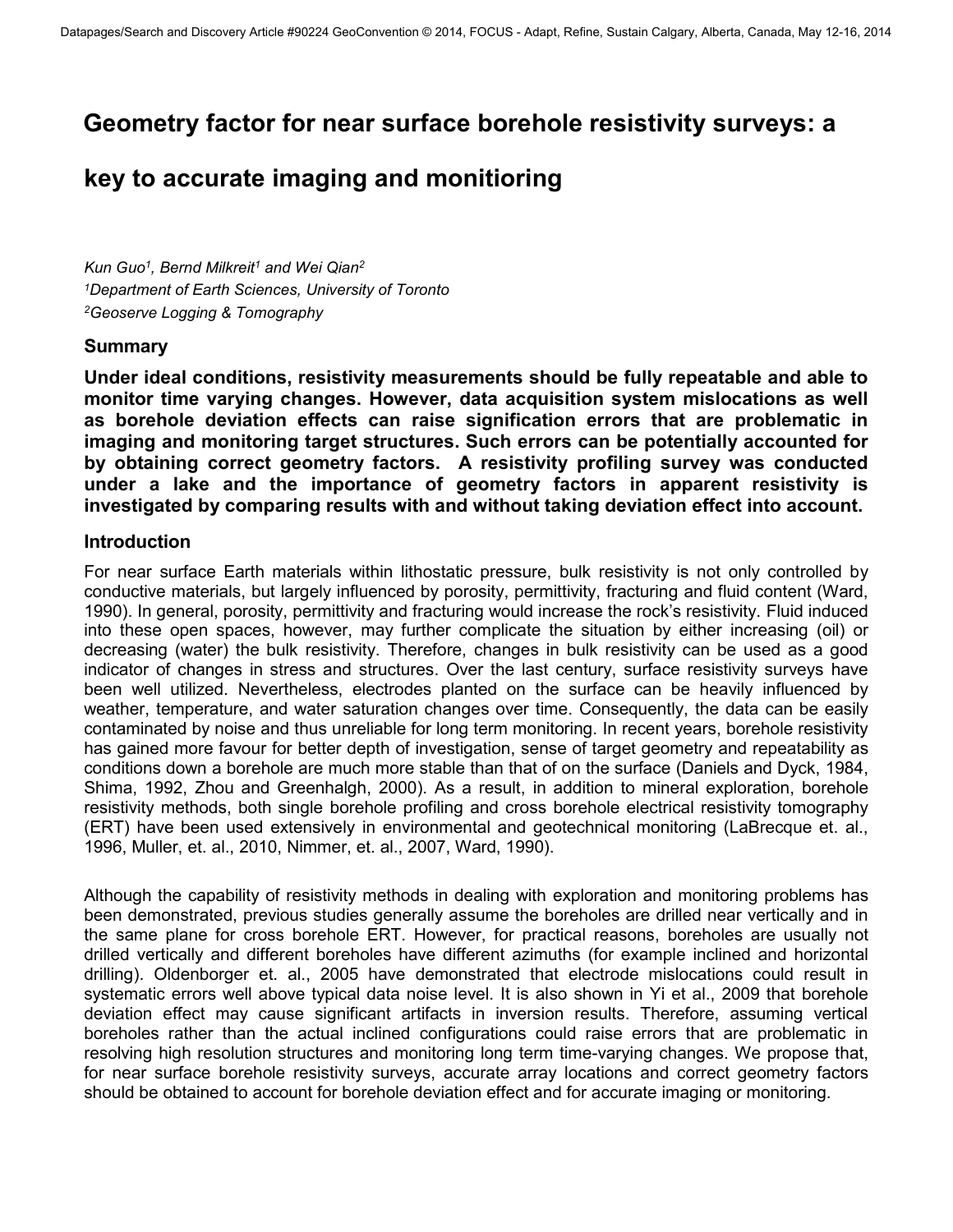## **Method**

For resistivity surveys in near-surface boreholes (both single borehole profiling and cross borehole ERT), we are dealing with a transition from half-space to full-space scenarios. On the surface of a homogeneous half-space, all injected currents are restricted to flow into the Earth. With depth, it transits into to full-space case where injected currents are free to flow in all directions [\(Figure 1\)](#page-1-0). As a result, a geometry factor for full-space case is essentially twice the half-space case.



<span id="page-1-0"></span>Figure 1. Schematic plot of surface and borehole electrode layout for either imaging or monitoring. Black solid circles represent surface and borehole electrodes.

In measuring bulk resistivity, a pair of current electrodes is used to inject current  $I$  into surrounding materials. The resulting potential difference  $\Delta V$  at another pair of electrodes is measured [\(Figure 2\(](#page-2-0)a)). Electrode array pairs are moved along the borehole(s) for profiling and ERT. The apparent resistivity  $\rho_a$ can be calculated from

$$
\rho_a = \frac{\Delta V}{I} k \tag{1}
$$

where  $k$  is geometry factor for a certain electrodes array configuration.

For an electrode array AB-MN along a near-surface borehole [\(Figure 2\(](#page-2-0)a)), electrical images A' and B' are induced with equal current strength at equal distances to the air-Earth interface above the Earth (Van and Cook, 1966). Both electrical images will also results in potentials at M and N. Then the potential difference between M and N

$$
\Delta V = \frac{\rho_a I}{4\pi} \left( \frac{1}{AM} + \frac{1}{A'M} - \frac{1}{BM} - \frac{1}{B'M} - \frac{1}{AN} - \frac{1}{AN} + \frac{1}{A'M} + \frac{1}{BN} + \frac{1}{B'N} \right)
$$
(2)

and apparent resistivity can be calculated from equation 1 with geometry factor

$$
k = 4\pi / (\frac{1}{AM} + \frac{1}{A'M} - \frac{1}{BM} - \frac{1}{B'M} - \frac{1}{AN} - \frac{1}{A'N} + \frac{1}{BM} + \frac{1}{B'N})
$$
(3)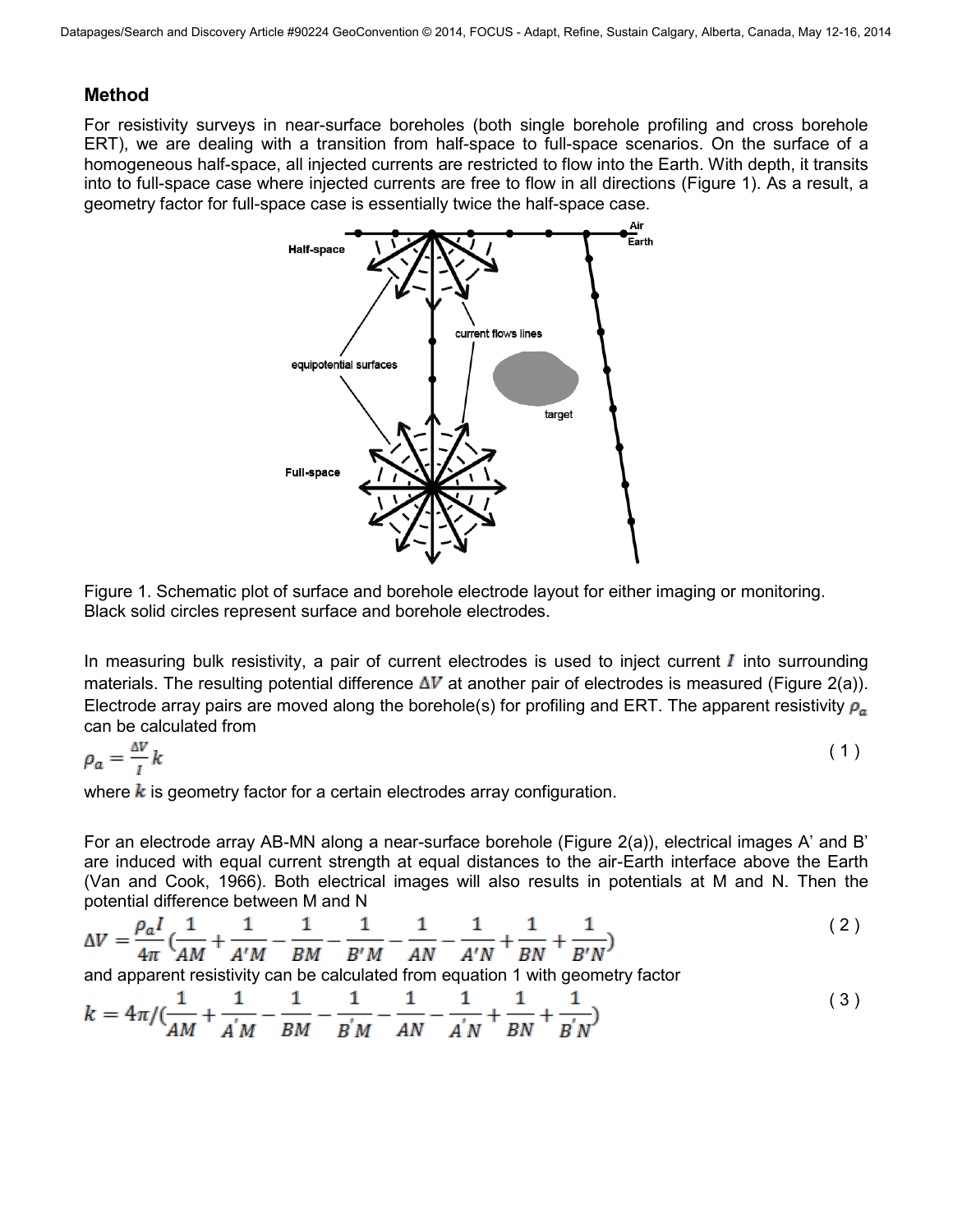

<span id="page-2-0"></span>Figure 2(a), (left) Electrodes array AB-MN and induced images. Current is injected at A (positive) and sink at B (negative). A', B' are induced electrical images. Overall potential difference between M and N is measured. (b). (right) Schematic plot of near surface boreholes at different dip angles. Black solid circles represent borehole electrodes.

To examine the deviation effect in geometry factors, we define a normalized geometry factor by dividing geometry factor ( $\hat{k}$ ) along boreholes at various dip angles by full-space and vertical cases ( $k_n$ ).

$$
\hat{n}_k = \frac{k}{k_v} \tag{4}
$$

For boreholes with different dip angles as depicted in [Figure 2\(](#page-2-0)b), geometry factors normalized by fullspace and vertical cases for Schlumberger array are depicted in [Figure 3](#page-3-0) and [Figure 4,](#page-3-1) respectively.

[Figure 3](#page-3-0) shows the transition of geometry factors from half-space ( $\hat{n}_{k} = 0.5$ ) to full-space scenario  $(\hat{n}_k = 1.0)$ . For shallow dipping boreholes, in particular, the normalized geometry factors show larger variations and change into full-space case at deeper depth along borehole.

[Figure 4](#page-3-1) shows that, in general, the normalized geometry factors converges to 1.0 as the electrode array moves deeper into the borehole and geometry factors along shallow dipping boreholes have greater variations than those along near vertical boreholes. As the dip angle decreases towards horizontal,  $\hat{n}_{k}$  converges to 1.0 at deeper depth. For the 16m electrode spacing case, at dip angle of 80 degrees, the maximum deviation from vertical is within 1%, which is below data noise level. For a near horizontal borehole dipping at 10 degrees, on the other hand,  $\hat{n}_{k}$  starts from 0.66 at 30 m and the deviation only gets below noise level after the first 280m. This is mainly because, for a near horizontal borehole, the induced electrical images along the profile stay to be close to the voltage electrodes and potentials from these images remain significant to overall potential differences. Therefore, borehole deviation effect is especially important for shallow dipping boreholes.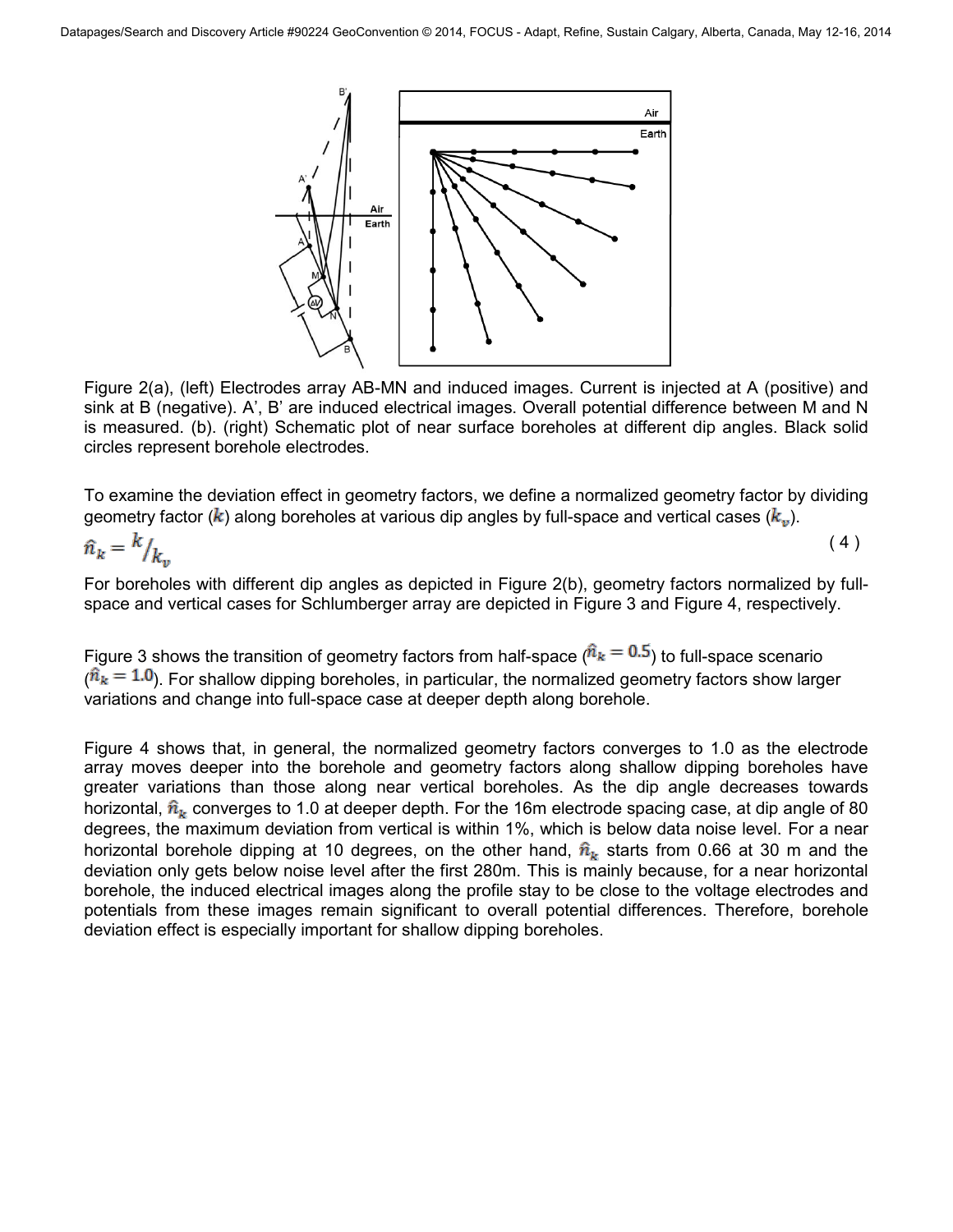

<span id="page-3-0"></span>Figure 3. Geometry factors along boreholes dipping at various angles (in degrees) normalized by fullspace cases. The horizontal dotted line is typical data noise level (1%). 0.5 corresponds to half-space case and 1.0 correspond to full-space case.



<span id="page-3-1"></span>Figure 4. Geometry factors along boreholes dipping at various angles (in degrees) normalized by vertical cases. Electrodes are at 4m (left) and 16m (right) spacing. The horizontal dotted line is typical data noise level.  $\hat{n}_{k}$ =1.0 is when the actual geometry factors converges to that of vertical cases.

## **Examples**

In order to evaluate the importance of geometry factors on actual data, a resistivity profiling survey is conducted under a lake at Deep River, northern Ontario. The borehole cable is laid out at the bottom of the lake which deviates from horizontal at approximately 10 degrees from the shore to the centre [\(Figure 5\)](#page-3-2).There are 24 electrodes at 4m spacing lined up along a borehole cable.



<span id="page-3-2"></span>Figure 5. Schematic plot of electrode layout at bottom of the lake.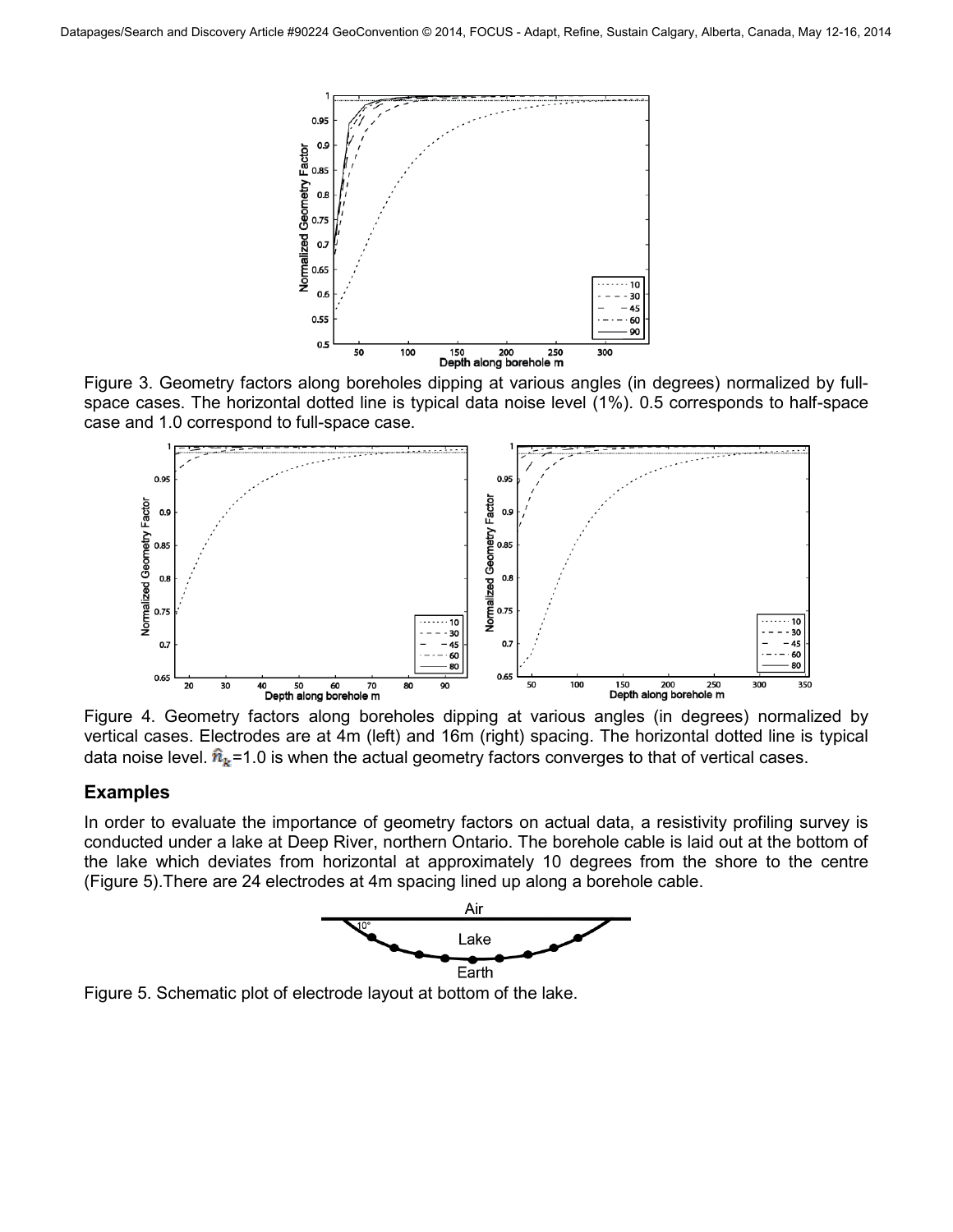

<span id="page-4-0"></span>Figure 6. Apparent resistivity pseudo-sections in ohm-m (a) assuming the cable is laid out horizontally (with horizontal geometry factors  $\mathbf{k}_h$ ); (b) calculated with deviation effect and correct geometry factors **k**; (c) difference between  $\rho_a(k_h)$  and  $\rho_a(k)$ . (a), (b) are in logarithmic scale while (c) is in linear scale.

Comparing [Figure 6](#page-4-0) (a) and (b), it is observed that both  $\rho_a(k_h)$  and  $\rho_a(k)$  show a similar resistivity variation pattern of the materials getting more conductive with depth. However,  $\rho_a(k)$  is generally smaller than  $p_a(k_h)$  and shows larger variations. Their difference is about 66% of  $p_a(k)$ , which sits well above data noise level.

### **Conclusions**

For near surface borehole resistivity surveys, geometry factors transit from half-space to that of fullspace cases as the electrode arrays move from top to bottom of boreholes. Difference in apparent resistivity calculated with and without correct geometry factors, especially for near horizontal boreholes, sits well above typical data noise level. Therefore, in a near surface borehole resistivity survey, it is of great importance to obtain accurate electrode array locations and correct geometry factors in order to accurately image or monitor target structures,

## **Acknowledgements**

This research is funded by SUMIT ORF project coordinated by Centre for Excellence in Mining Innovation (CEMI) and by National Science and Engineering Research Council of Canada (NSERC). The multielectrode borehole cable and data acquisition system was developed by Geoserve in Germany.

#### **References**

Muller, K., Vanderborghy, Jan., Englert, A., Kemna, A., Huisman, J.A., Ring, J., & Vereecken, H., 2010. Imaging and characterization of solute transport during two tracer tests in a shallow aquifer using electrical resistivity tomography and multilevel groundwater samplers, Water Resour. Res., 46, W03502, doi:10.1029/2008WR007595.

Daniels, J.J. and Dyck, A., 1984, Borehole resistivity and electromagnetic methods applied to mineral exploration. IEEE Transactions on Geoscience and Remote Sensing, GE-22, 80-87.

Ramirez, A., Daily,W., LaBrecque, D., Owen, E.and Chesnut, D., 1993. Monitoring an underground steam injection process using electrical resistance tomography, *Water Resour. Res.,* 29, 73–87.

LaBrecque, D.J., Ramirez, A.L., Daily, W.D., Binley, A.M., & Schima, S.A., 1996 ERT monitoring of environmental remediation processes *Meas. Sci. Technol.,* 7, 375 doi:10.1088/0957-0233/7/3/019.

Nimmer, R. E., Osiensky, J. L., Binley, A. M., Sprenke, K. F., & Williams, B. C., 2007. Electrical resistivity imaging of conductive plume dilution in fractured rock. *Hydrogeology Journal, 15*(5), 877-890. doi:10.1007/s10040-007-0159-z.